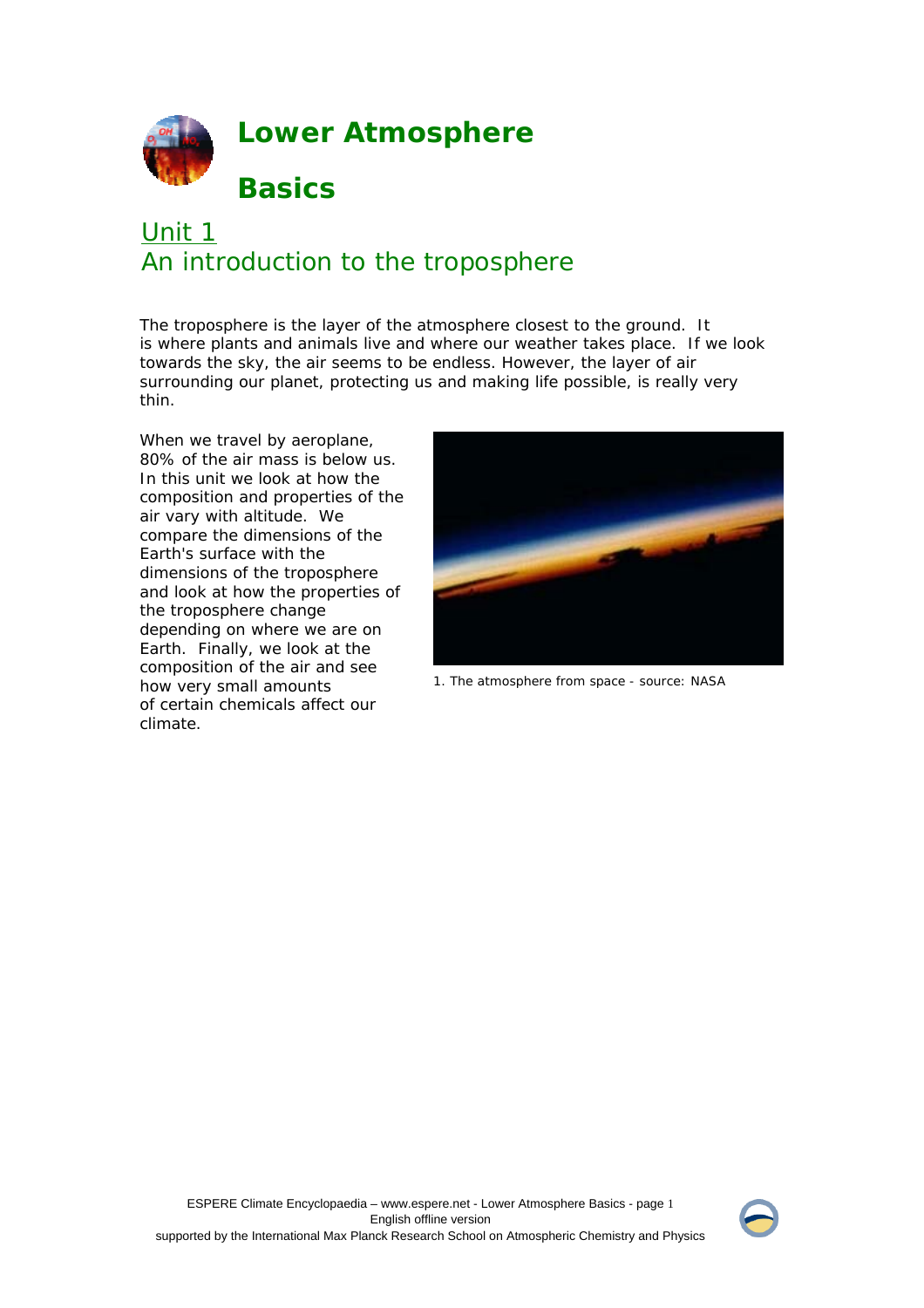# Part 1 - Vertical

**The Troposphere - variations with height and temperature** 

**The lowest layer of our atmosphere, next to the Earth's surface, is called the 'troposphere'. It reaches from the ground to the highest clouds we can see. If we look into the sky, this layer seems endless but it is really just a thin cover. However it's really important to us, it protects us from the damaging rays of the Sun, contains oxygen so we can breathe and allows life to exist on Earth.** 



1. The atmosphere (shown in blue) consists of several layers. The lowest layer is the troposphere. In this figure, the atmosphere is shown much thicker than it is in reality. source: freeware STRATO, scheme: University of Cambridge. http://www.atm.ch.cam.ac.uk/tour

#### **The temperature profile and the transport of air**

In the troposphere, the temperature decreases with increasing altitude, it becomes colder, the higher you go. You can feel this temperature change if you hike in the mountains. There is, however, a point in the atmosphere where this trend changes. This is the tropopause, a temperature minimum in the atmosphere. Some scientists call it a cold trap because this is a point where rising air can't go higher and it gets trapped. The tropopause is very important for air movement and for chemistry in the troposphere, for cloud formation and for weather. Warm air is lighter than cold air. If you open the door in winter you feel the cold air first at your feet, as it's heavier and sinks to the floor. Similarly, when the morning Sun heats the ground, the air starts rising. As long as the air around it is colder  $(=$ heavier) the warm air continues to rise. At the tropopause this travel stops as the air above is warmer and lighter. This is the reason why it's difficult for water (clouds) and chemical

## **Dimensions of the troposphere**

Although the troposphere is the thinnest layer of the atmosphere, about 11 kilometers in height around a planet of 12,800 km in diameter, it contains about 90% of the mass of the atmosphere, i.e. 90% of the molecules of the air. The troposphere reaches an altitude of about seven kilometers at the poles and about 17 kilometers at the Equator. The layer above the troposhere is known as the stratosphere and the border between the two layers is called the tropopause. How do we know where the troposphere ends? Changes in the temperature trend give us the answer.



2. Rising air. A parcel of warm tropospheric air (red) rises and expands. It becomes cooler (as shown by the disappearing red color), but is always warmer than<br>the surrounding air. When it gets  $t$  the surrounding air  $\overline{u}$ 

ESPERE Climate Encyclopaedia – www.espere.net - Lower Atmosphere Basics - page 2 English offline version



supported by the International Max Planck Research School on Atmospheric Chemistry and Physics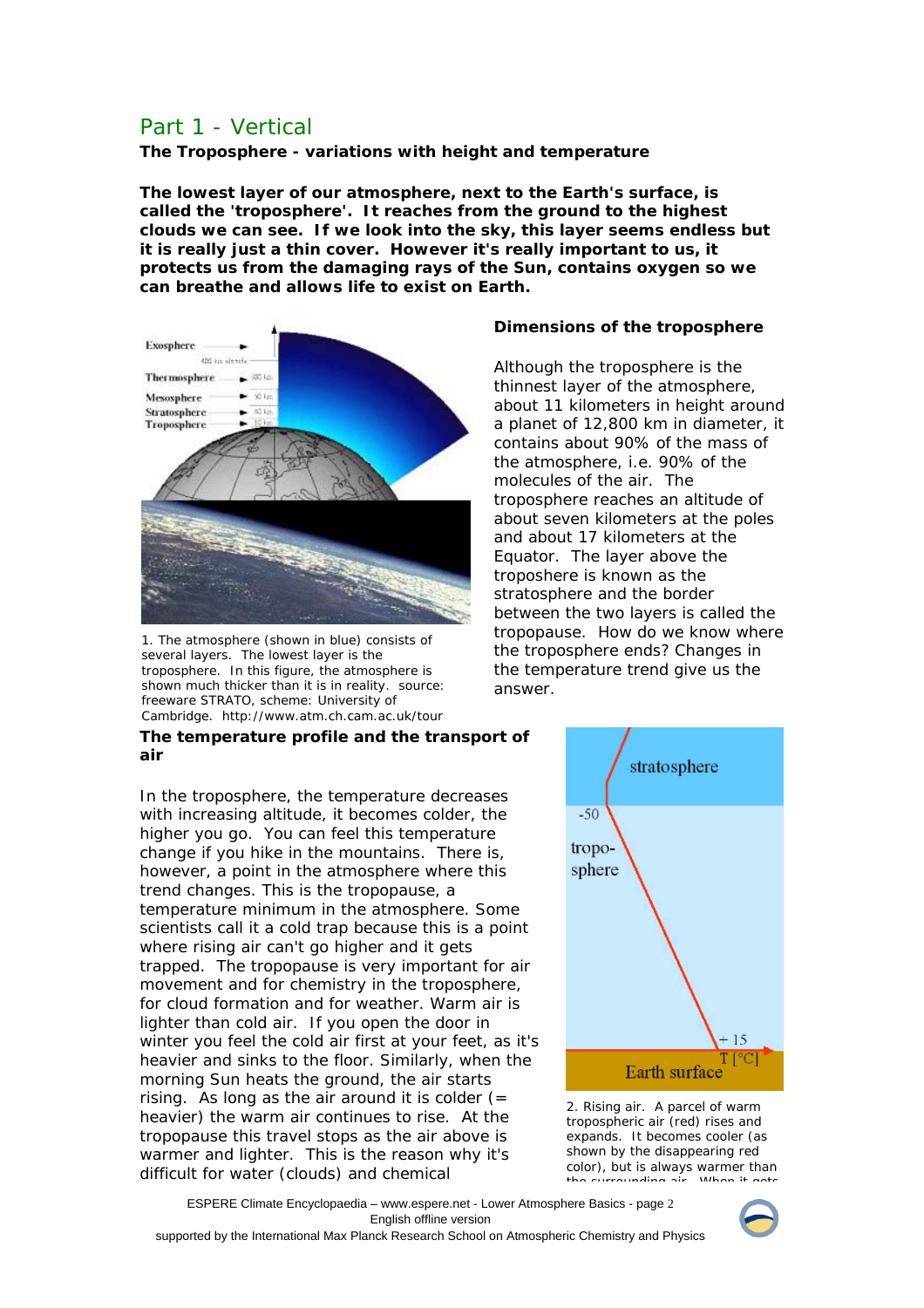compounds in the air to cross the tropopause, it acts as an invisible temperature barrier. It's also why most of the chemistry and weather takes place in the troposphere.

The animation shows average temperatures at the ground (15°C) and at the tropopause (-50°C) and a rather simple temperature profile.



3. Temperature profiles in the troposphere and lower stratosphere. Temperatures are given in Kelvin (K) and in Celsius (°C). Source: unknown. Adapted by Elmar Uherek from a lecture at Harvard University. icg.harvard.edu/~eps132/lecture.dir/lecture3a/notes.htm

the surrounding air. When it gets to the tropopause it can't rise further but can only expand horizontally. Author: Elmar Uherek.

The real world is, however, a little bit more complicated. It isn't the same temperature everywhere at the ground or at the tropopause and temperatures change with season (although this change is only small in the tropics). This figure gives an idea how the temperature profiles look at different latitudes in the summer and the winter.

The temperature profile in the tropics is shown in green. Here the tropopause is at altitudes greater than 15 kilometers. In temperate regions (light red for summer, dark red for winter) the tropopause occurs at altitudes greater than 10 kilometers. In the polar regions (light blue for summer, dark blue for winter) the tropopause is at altitudes of less than 10 kilometers.

We divide the troposphere further into two sublayers, a layer which is directly influenced by the surface of the Earth known as the planetary boundary layer, and the free troposphere above. In the planetary boundary layer, processes such as friction, heat transport, evaporation, and air pollution lead to changes in conditions which occur within one hour. The thickness of this layer varies between a few hundred meters and about two kilometers. Mixing of air as warm air rises from the ground is the most important process which occurs in this layer.

ESPERE Climate Encyclopaedia – www.espere.net - Lower Atmosphere Basics - page 3 English offline version supported by the International Max Planck Research School on Atmospheric Chemistry and Physics

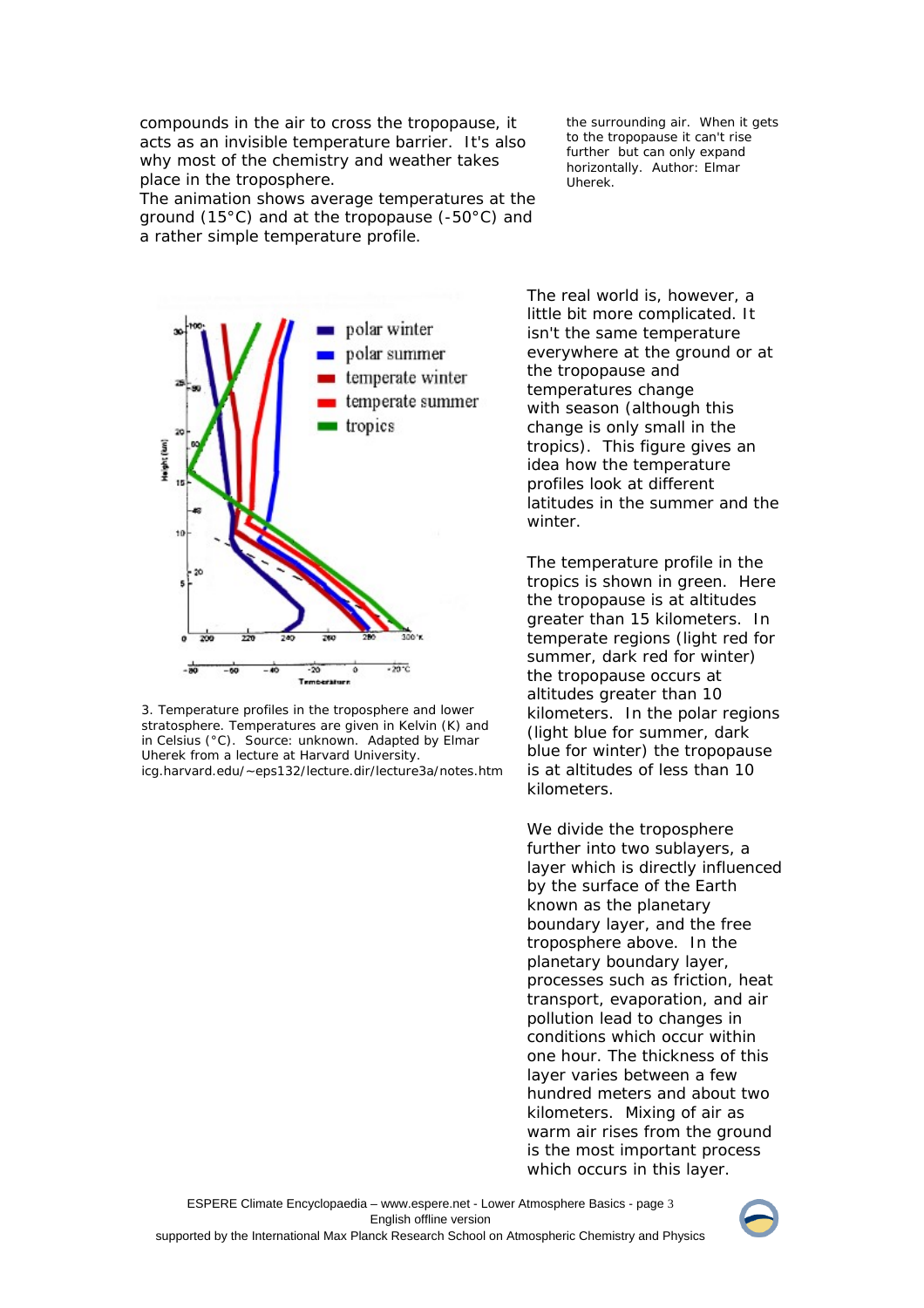# Part 2 – Horizontal

**Different landscapes - the horizontal extension** 

**The troposphere is much more than just a shell around a sphere. The surface of the Earth is rough and structured. The depth of the ocean is between two and six kilometers, in some places even deeper. The highest mountains are greater than six kilometers in height. That's about half the altitude of the troposphere!**



1. The troposphere - a very structured place. Author: Elmar Uherek. **Different landscapes**

### Have a look at the Earth and the two American continents below and explore our planet a bit: Look up the numbered places in an atlas! What is the landscape like? Is the climate dry or wet? What latitudes are dry, where is it wet? Which climate zones do the places belong? What temperatures would you expect in the winter and the summer? How much rain falls? The troposphere is in contact with many different landscapes and climate zones: dry deserts, snowy mountain peaks, humid rain forests and don't forget the oceans, these make up 71% of the contact area.



2. Mountains reaching high into the troposphere. The photograph shows a view across the Tibetan Plateau. The Dhaulagiri Peak (8167 m) is higher than the troposphere at the poles. Source: NASA Earth Sciences and Image Analysis. http://visibleearth.nasa.gov/cgi-bin/viewrecord?783

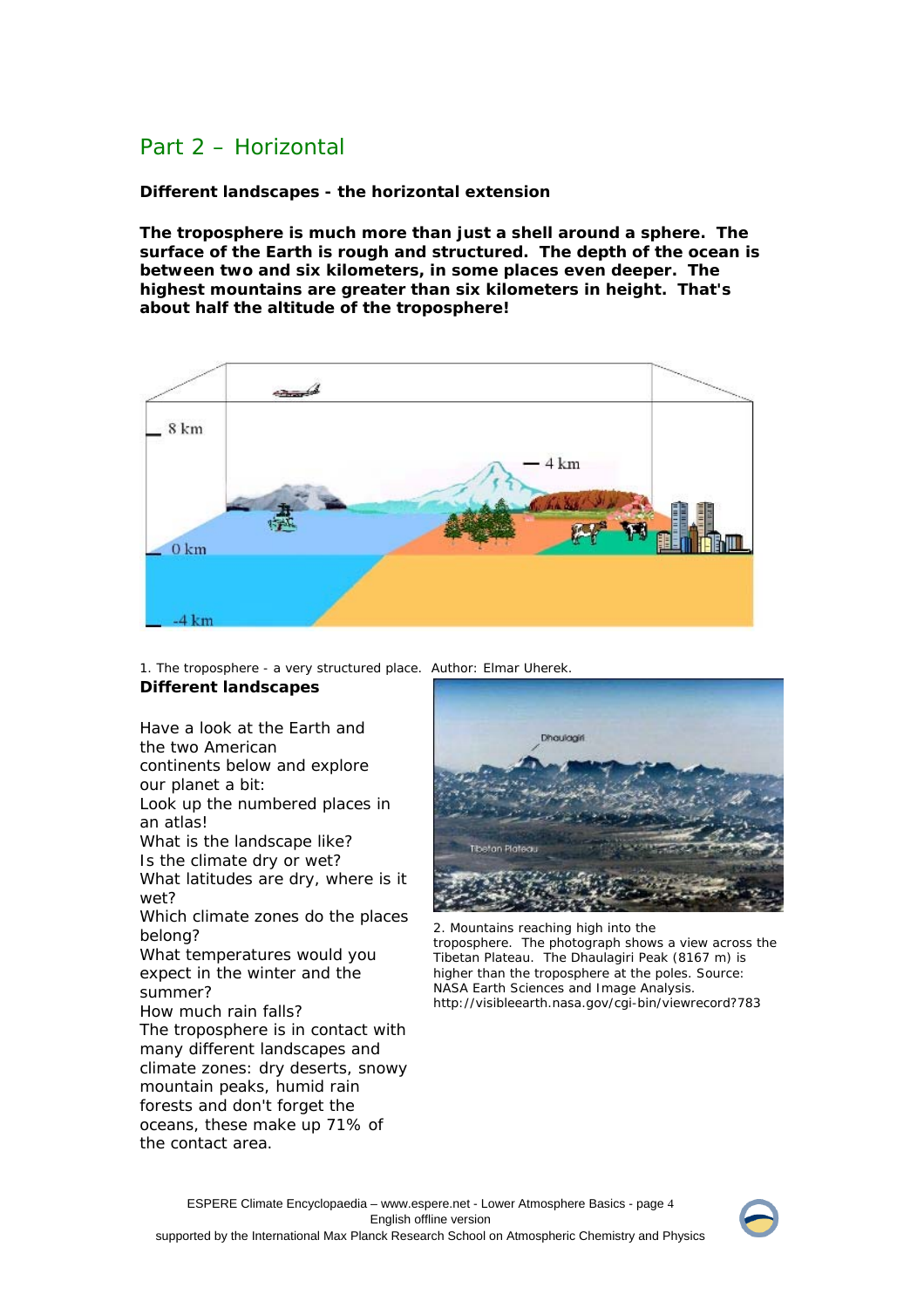

3. Our planet Earth from space. Author: Reto Stockli, Nazmi El Saleous, and Marit Jentoft-Nilsen, NASA GSFC. To see the detailed structure of the landscape.

Below are three pieces of information about the places marked on the globe above: 1) A modified image from space (75 KB per image); 2) a photograph of the landscape (50 KB); 3) annual average temperatures and precipitation from this place or a place nearby.



4. Locations: 1) Yosemite Park, Rocky Mountains (USA) - 2) Erie Lake Area, Pennsylvania (USA) - 3) Landscape near El Paso, Mexican boarder (USA) - 4) Amazonian rainforest (Brazil) - 5) Atacama desert (Chile).

ESPERE Climate Encyclopaedia – www.espere.net - Lower Atmosphere Basics - page 5 English offline version supported by the International Max Planck Research School on Atmospheric Chemistry and Physics

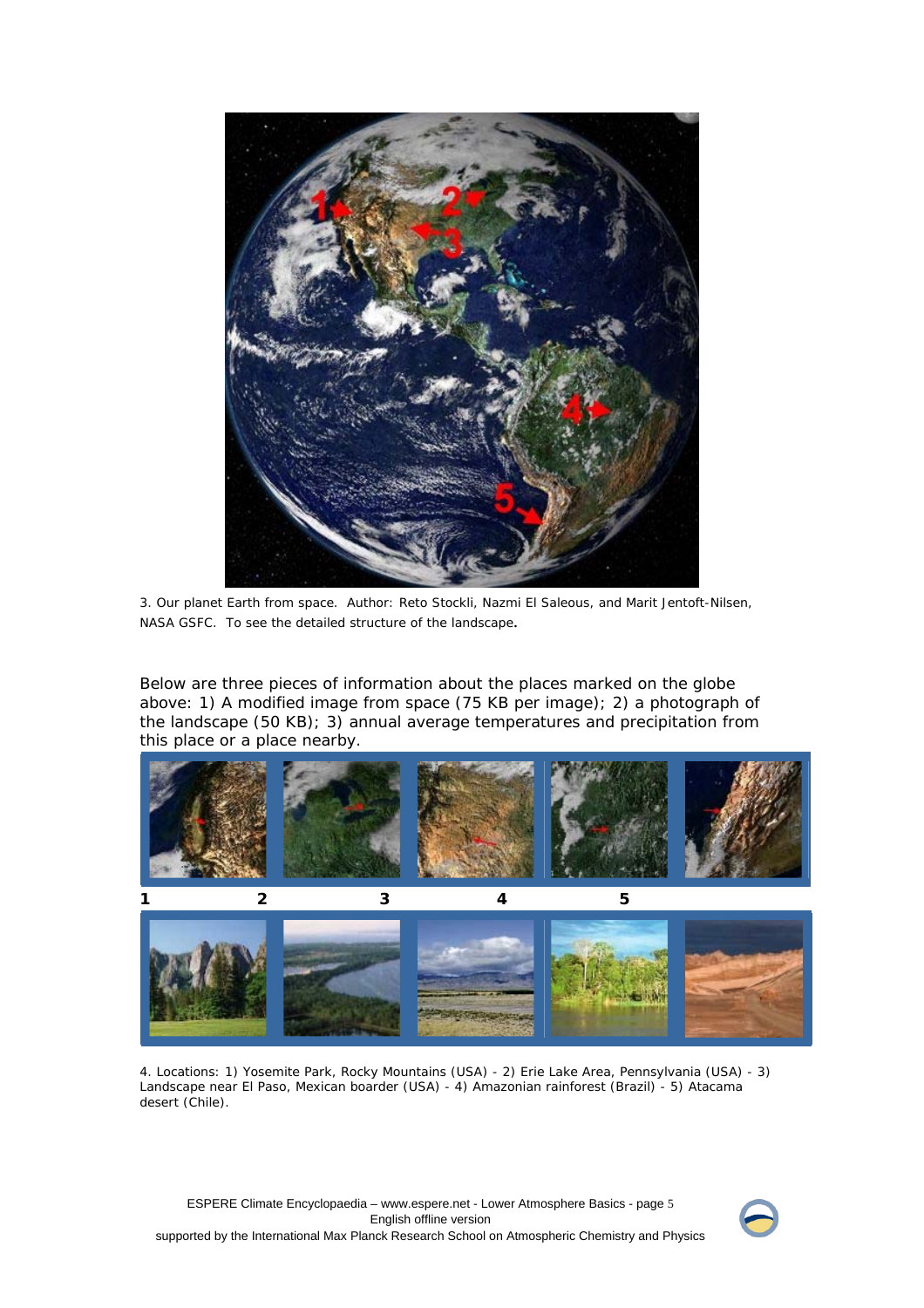

Please note: Summer is always in the middle of the graph, i.e. the month time scale is not the same for the northern and southern hemispheres. Source: **WWW.klimadiagramme.de** - Bernhard Mühr.



5. Koeppen's climate map - This shows which climate zone the places above belong to.

### **The human population on Earth**

The examples above show different natural landscapes from space and from photographs. These images and the climate diagrams give us an impression of their climate. The composition of the troposphere is not, however, just governed by natural processes. Humans also affect the troposphere through energy release and emissions of chemicals. The view of city lights at night over the globe shows that human activities, other than agriculture, are concentrated in particular regions of our planet, the big urban areas.



6. The world at night. Authors: AVHRR and Seawifs texture: Reto Stockli; Visualization: Marit Jentoft-Nilsen, VAL, NASA GSFC.

Data: AVHRR, NDVI, Seawifs, MODIS, NCEP, DMSP and Sky2000 star catalogue.

ESPERE Climate Encyclopaedia – www.espere.net - Lower Atmosphere Basics - page 6 English offline version supported by the International Max Planck Research School on Atmospheric Chemistry and Physics

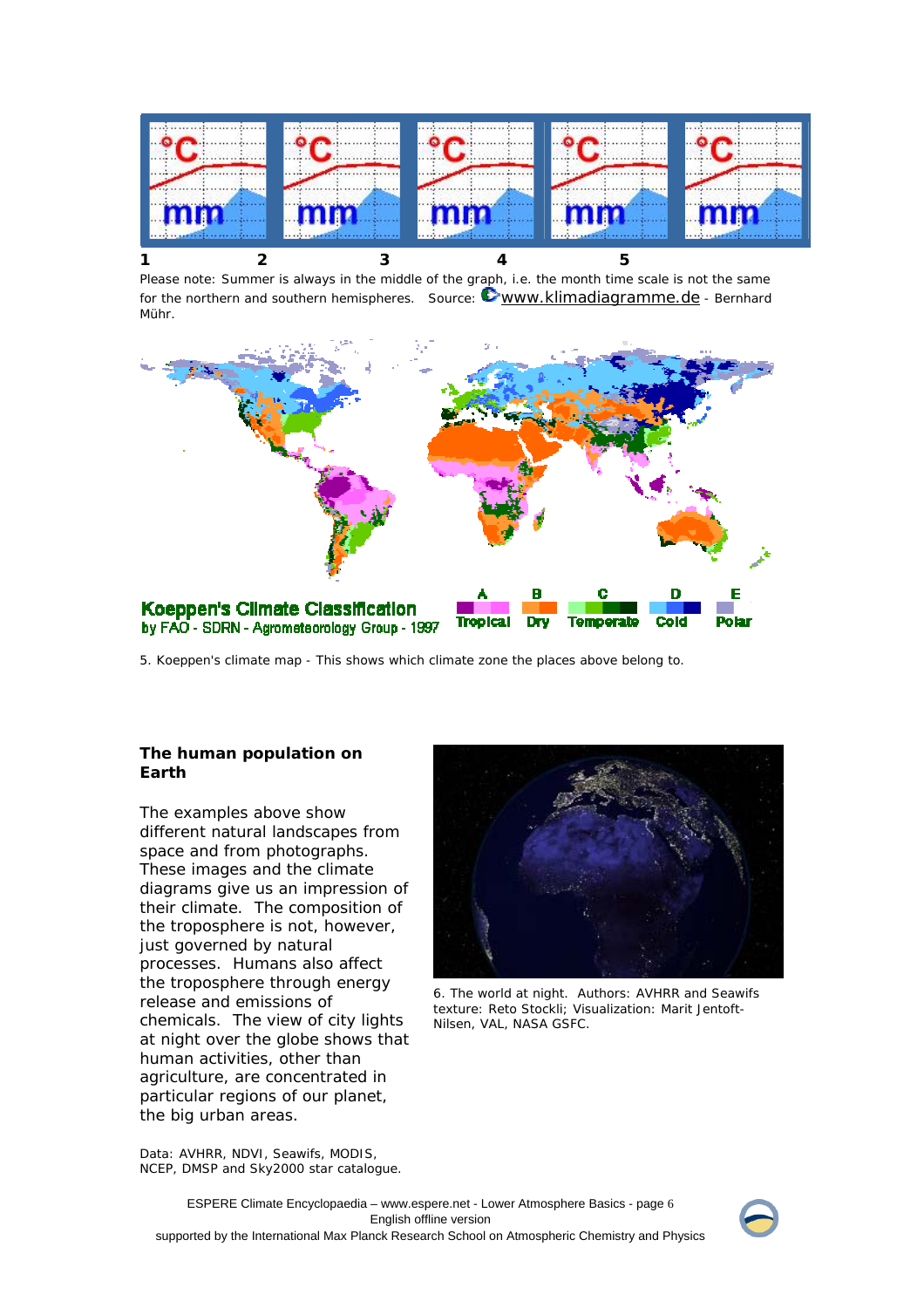## **How large is the area covered by the troposphere?**

People sometimes think that if it is unusually cold or warm or that there is too much rain or too little snow in our country for a few days or weeks then this is a sign that the climate is changing. But what does it really mean if such unusual events take place in our country? How big is, for example, Poland compared to the area of our planet?

Let's have a look:

Area of the Earth's surface: 510,000,000 km<sup>2</sup> (29.2% land, 70.8% water) Surface area of Poland: 312,000 km<sup>2</sup>

The Earth's surface is 1637 times bigger.

Here you can see this relationship (land is shown in brown, water in blue and Poland in red).



7. Imagine the total size of land (in brown) and water (in blue) on Earth compared to the size of Poland.

For global climate change to be real, changes should be seen over a period of at least 30 years (1560 weeks). If you observe unusual weather for one week in Poland, you only see it on 1/1637 of the Earth's surface and for just 1/1560 of the time recommended.

How do you think we can observe climate change in an objective way? Ask your parents and grandparents about the climate when they were young. Is it different from nowadays? Think about how your perception of average weather conditions are influenced by the environment, by where you live and your personal feelings.

# Part 3: Components

### **What does tropospheric air consist of?**

**Tropospheric air is a mixture of a few dominant gases and many many trace gases, some of which are rather important for our climate.**

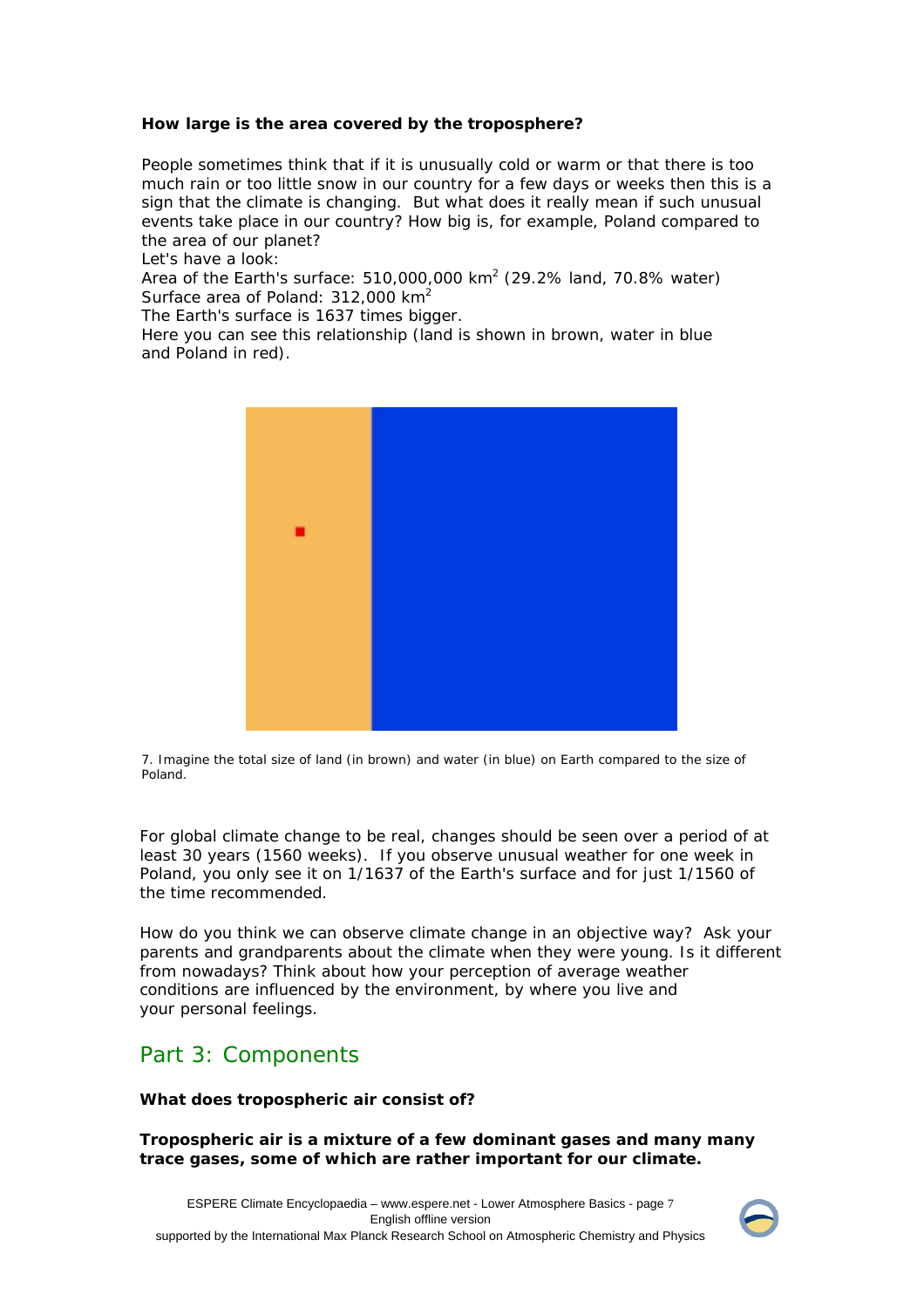

1. Dew rising in the morning - Virgen valley Osttirol. Photograph: Elmar Uherek.

#### **The gas phase**

The most obvious problem we have with air is that we cannot see it! But if something is invisible this does not mean that it does not exist. Dew on the grass in the morning disappears as the sun comes up. The water droplets don't disappear by magic, they simply evaporate and change from the liquid phase to the gas phase. This change between a visible and an invisible state is most easily understandable for water.

Dry air is made up of about 78% nitrogen, 21% oxygen and 1% Argon. These gases can also be occur as liquids but it takes temperatures below -150°C for this to happen and we never observe such low temperatures naturally. So air always exists as a gas and is invisible to our eyes.

### **Particles**

When we see pictures of sand storms in the Sahara it's very obvious that there is a lot of sand and dust particles in the air. The same is true in cities where industrial processes and car exhausts emit particles into the air. Little particles are even found in air over really remote places such as Antarctica or over the middle of the oceans.



2. The major components of the atmosphere - nitrogen  $(N_2)$ , oxygen  $(O_2)$  and argon  $(Ar)$ . Author: Elmar Uherek.



3. Electron microscope image of aerosol particles collected from the atmosphere above the Mediterranean Sea. Author: Research Group Dr. Helas, MPI Mainz. http://www.mpch-

mainz.mpg.de/~kosmo/remgallery/medsea/medsea.htm

Particles can either be directly emitted into the atmosphere or can be formed by chemical reactions in the air. They are extremely important to our climate, they are essential for cloud formation and they can prevent solar radiation from reaching the surface of the Earth.

ESPERE Climate Encyclopaedia – www.espere.net - Lower Atmosphere Basics - page 8 English offline version supported by the International Max Planck Research School on Atmospheric Chemistry and Physics